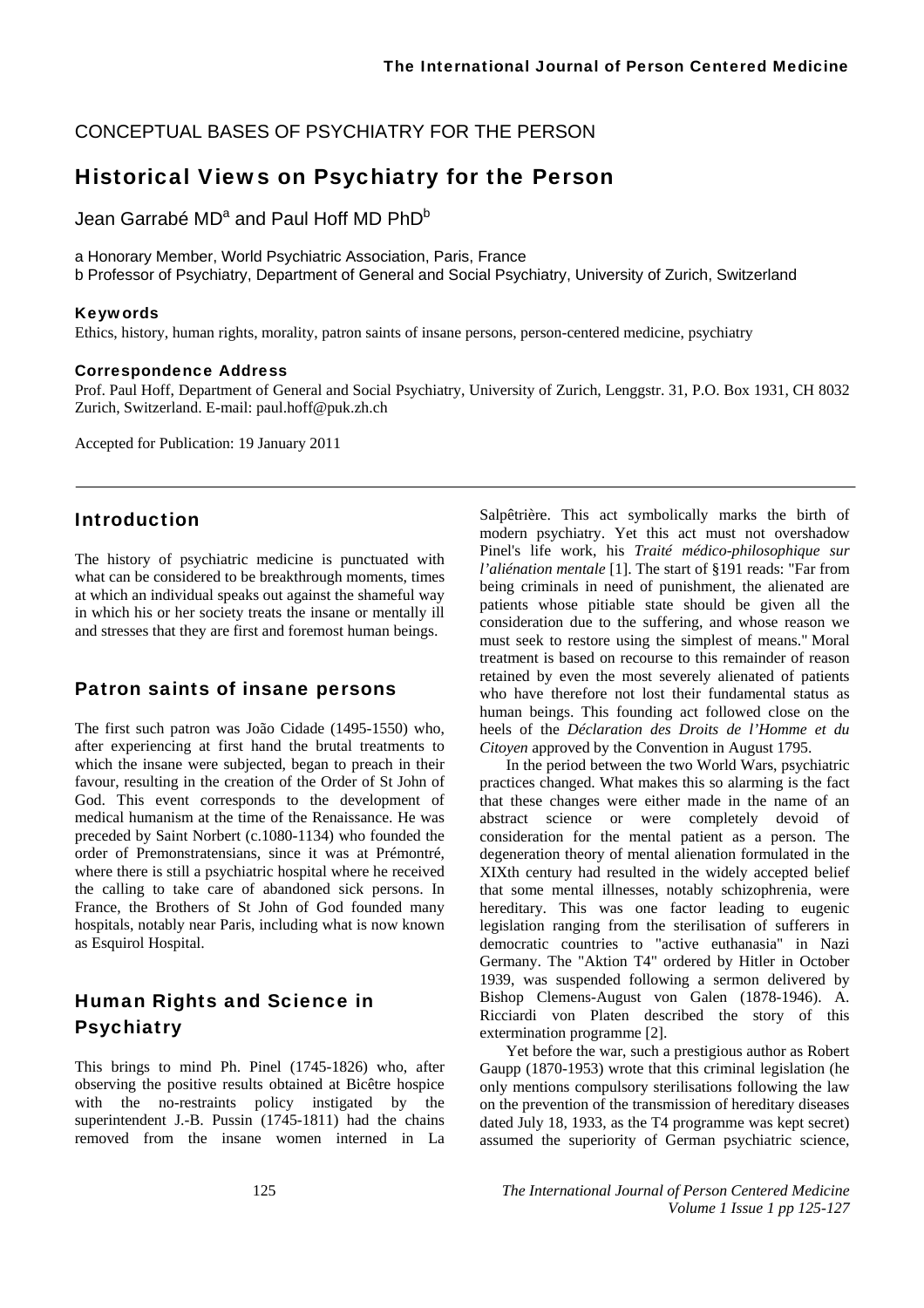particularly with regard to "racial cleansing", citing the works published by Ernst Rüdin (1874-1962) and Carl Schneider (1891-1946). Eugène Minkowski (1885-1972) railed against the abandonment of an ethical reference framework in a psychiatry that claims to be scientific.

The real crime against humanity is to have considered these patients as simple objects on whom experiments could be performed freely in the name of science. It were the judgements pronounced by the Nuremberg Courts which formed the basis for legal texts on medical ethics, a field in which until that time the main reference was the humanist tradition of the Hippocratic Oath.

During the Second World War, a high number of institutionalised mental patients died of hunger. In France, the number of victims is believed to have been over 30,000. I. von Bueltzingsloewen [3] had shown that these deaths were less due to a deliberate extermination policy than to the indifference of the authorities to the fate of these patients who had been cut off from social contacts.

In the interim period between the wars, several European philosophers returned to the question of the definition of "person", almost as if they feared the forthcoming dehumanisation of the mentally ill. Max Scheler (1874-1928) defined person as "the centres from which the human being accomplishes acts through which he objectivises the world and his own body and mind" [4].

Günter Stern-Anders (1902-1992) published in Paris his essay *La pathologie de la liberté* [5]. It was this essay that Ey quoted in his *Etudes* [6] and which became his own definition of mental pathology as the pathology of freedom.

With the publication of Jakob Wyrsch's *Die Person des Schizophrenen,* psychiatry of the person reached its first peak of development [7]. Wyrsch (1892-1980) developed the theory that schizophrenia is a disease affecting the person as a whole; in no other disease it is possible to observe a transformation comparable to that undergone by the schizophrenic patient in his relationships to the world in which, as Scheler states, he or she objectivises his or her own body and mind.

The First International (later renamed World) Congress of Psychiatry held in Paris in 1950 was considered by its organisers to be the occasion to recommence not only the scientific exchanges that had been interrupted by the war but also reflection on medical ethics. One can see here pointed interest in articulating science and humanism, the roots of what later emerged as a psychiatry for the person.

In 1957, J.J. Lopez Ibor (1906-1991) organised a symposium on schizophrenia in which Wyrsch gave two lectures, one on schizophrenia as a pathological entity and another on the person of the schizophrenic. In his second speech, he specified what should be understood by the term "person":"Psycho-physical constitution, intentionality and content of acts, internal vital history, personal spirit, and therefore the whole world of the individual enters into the concept of the person".

The *Universal Declaration of Human Rights* was adopted by the United Nations on December 1948 despite the opposition of the USSR, five people's democracies, South Africa and Saudi Arabia. Note that psychiatric associations in some of these countries were accused of abusive use of psychiatry for purposes of political repression at the VIth World Psychiatric Congress (Honolulu 1977). This led to the Declaration of Hawaii, which laid out the ethical rules for worldwide psychiatric practice*.* 

At the beginning of the XXIst Century, we can still note that human rights are far from being universally respected and the mentally ill are not always given appropriate consideration as human beings.

Echoes of philosophy of existence up to WPA's Program on Psychiatry for the Person

First to be noted in the presentation of this program [8,9] is the definition of the person, "to be thought of in a contextualised manner, in the words of the philosopher Ortega y Gasset *'I am I and my circumstance' "* (*circumstance* is the personal world that determines the being).

Second, is the reference to a work published by Paul Ricœur (1913-2005)*,*in which he looked in particular at the relationships between "personal" and collective memory, insisting on the importance of the inner autobiographical story in the tradition of self examination as represented by Saint Augustine, John Locke (1632-1704) and Edmund Husserl (1859-1938). It is this inner autobiographical story that forms the narrative structure of the person.

In *conclusion*, psychiatry`s self-understanding for several reasons is (and probably will continue to be) more complex than that of other medical specialties. It has been a major goal of WPA`s Institutional Program on Psychiatry for the Person to prevent future psychiatry from dissolving into a number of methodically defined, but barely interconnected subunits and to strengthen person-centered approaches to psychiatric diagnosis, therapy and research [8-11]. To succeed in this demanding project, we strongly need a historical perspective: Each psychiatric concept - be it of naturalistic, descriptive, hermeneutical, anthropological or sociological in orientation - is necessarily (albeit often implicitly) linked to theoretical presuppositions. And these cannot be fully understood without acknowledging their historical and epistemological dimensions.

## References

[1] Pinel P:. Traité médico-philosophique sur l'aliénation mentale. (1809). Presented by J.Garrabé and DoraWeiner. Paris, Le Seuil, 2007.

[2] Ricciardi-von Platen A (1948). Die Tötung Geisteskranker in Deutschland. Frankfurt/Main, Frankfurter Hefte.

[3] Bueltzingsloewen I von (2007). : L'hécatombe des fous. Paris, Aubier-Montaigne.

126 *The International Journal of Person Centered Medicine Volume 1 Issue 1 pp 125-127*